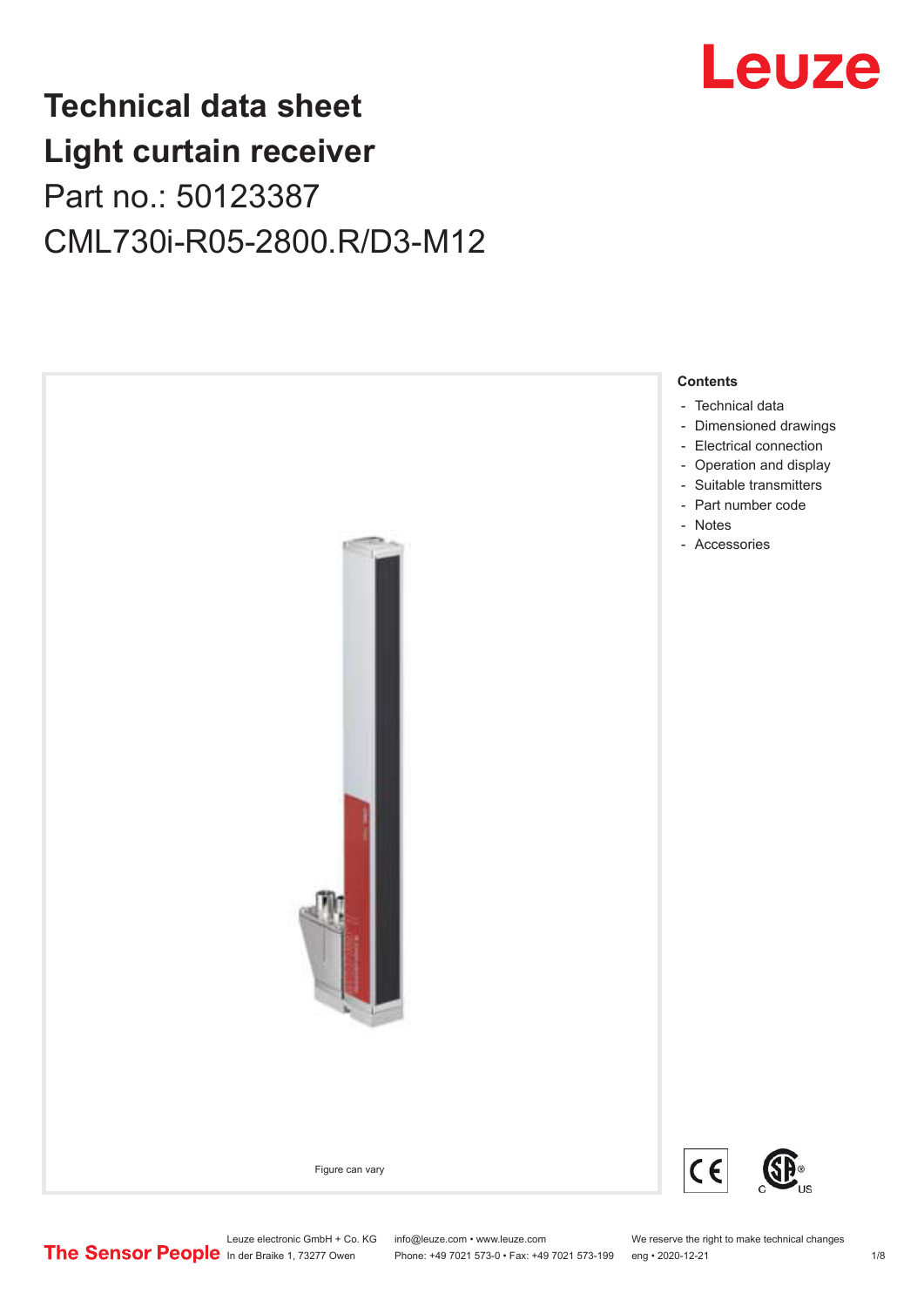### <span id="page-1-0"></span>**Technical data**

# Leuze

#### **Basic data**

| Dasiy uata                                                                  |                                                 |
|-----------------------------------------------------------------------------|-------------------------------------------------|
| <b>Series</b>                                                               | 730                                             |
| <b>Operating principle</b>                                                  | Throughbeam principle                           |
| Device type                                                                 | Receiver                                        |
| <b>Contains</b>                                                             | Accessories for the use of the BT-2R1           |
| <b>Application</b>                                                          | Detection of transparent objects                |
|                                                                             | Object measurement                              |
| <b>Special version</b>                                                      |                                                 |
|                                                                             |                                                 |
| <b>Special version</b>                                                      | Crossed-beam scanning<br>Diagonal-beam scanning |
|                                                                             | Parallel-beam scanning                          |
|                                                                             |                                                 |
| <b>Optical data</b>                                                         |                                                 |
| <b>Operating range</b>                                                      | Guaranteed operating range                      |
| <b>Operating range</b>                                                      | 0.14.5m                                         |
| Operating range, transparent media                                          | $0.1 1.75$ m                                    |
| <b>Operating range limit</b>                                                | Typical operating range                         |
| <b>Operating range limit</b>                                                | 0.16m                                           |
| <b>Measurement field length</b>                                             | 2,800 mm                                        |
| <b>Number of beams</b>                                                      | 560 Piece(s)                                    |
| <b>Beam spacing</b>                                                         | 5 <sub>mm</sub>                                 |
| <b>Measurement data</b>                                                     |                                                 |
| Minimum object diameter                                                     | 10 mm                                           |
| <b>Electrical data</b>                                                      |                                                 |
|                                                                             |                                                 |
| <b>Protective circuit</b>                                                   | Polarity reversal protection                    |
|                                                                             | Short circuit protected                         |
|                                                                             | Transient protection                            |
| Performance data                                                            |                                                 |
| Supply voltage $U_{B}$                                                      | 18  30 V, DC                                    |
| <b>Residual ripple</b>                                                      | 0  15 %, From $U_{\rm B}$                       |
| <b>Open-circuit current</b>                                                 | 0 435 mA, The specified values refer            |
|                                                                             | to the entire package consisting of trans-      |
|                                                                             | mitter and receiver.                            |
|                                                                             |                                                 |
| Inputs/outputs selectable<br>Number of inputs/outputs selectable 2 Piece(s) |                                                 |
| Type                                                                        | Inputs/outputs selectable                       |
| Voltage type, outputs                                                       | DC                                              |
| Switching voltage, outputs                                                  | Typ. $U_B / 0 V$                                |
| Switching voltage, inputs                                                   | high: ≥6V                                       |
|                                                                             | low: $\leq 4V$                                  |
| Input/output 1                                                              |                                                 |
|                                                                             |                                                 |
| <b>Timing</b>                                                               |                                                 |
| <b>Cycle time</b>                                                           | 5.75 ms                                         |
| Response time per beam                                                      | $10 \mu s$                                      |
| <b>Interface</b>                                                            |                                                 |
| Type                                                                        | RS 485 Modbus                                   |
|                                                                             |                                                 |
| <b>RS 485</b><br><b>Function</b>                                            |                                                 |
|                                                                             | Process                                         |
| <b>Service interface</b>                                                    |                                                 |
| Type                                                                        | IO-Link                                         |
|                                                                             |                                                 |

| <b>IO-Link</b>                                    |                                                 |
|---------------------------------------------------|-------------------------------------------------|
| <b>Function</b>                                   | Configuration via software                      |
|                                                   | Service                                         |
| <b>Connection</b>                                 |                                                 |
|                                                   |                                                 |
| <b>Number of connections</b>                      | 2 Piece(s)                                      |
| <b>Plug outlet</b>                                | Rear side                                       |
| <b>Connection 1</b>                               |                                                 |
| <b>Function</b>                                   | Configuration interface                         |
|                                                   | Connection to transmitter                       |
|                                                   | Signal IN                                       |
|                                                   | Signal OUT                                      |
|                                                   | Voltage supply                                  |
| Type of connection                                | Connector                                       |
| <b>Thread size</b>                                | M12                                             |
| <b>Type</b>                                       | Male                                            |
| <b>Material</b>                                   | Metal                                           |
| No. of pins                                       | 8-pin                                           |
| Encoding                                          | A-coded                                         |
|                                                   |                                                 |
| <b>Connection 2</b><br><b>Function</b>            | <b>BUS IN</b>                                   |
|                                                   | <b>BUS OUT</b>                                  |
| <b>Type of connection</b>                         | Connector                                       |
| <b>Thread size</b>                                | M <sub>12</sub>                                 |
| Type                                              | Female                                          |
| <b>Material</b>                                   | Metal                                           |
| No. of pins                                       | 5-pin                                           |
|                                                   |                                                 |
| Encoding                                          | B-coded                                         |
|                                                   |                                                 |
| <b>Mechanical data</b>                            |                                                 |
| Design                                            | Cubic                                           |
| Dimension (W x H x L)                             | 29 mm x 35.4 mm x 2,823 mm                      |
| <b>Housing material</b>                           | Metal                                           |
| <b>Metal housing</b>                              | Aluminum                                        |
| Lens cover material                               | Plastic                                         |
| Net weight                                        | 2,900 g                                         |
| <b>Housing color</b>                              | Silver                                          |
| Type of fastening                                 | Groove mounting<br>Via optional mounting device |
|                                                   |                                                 |
| <b>Operation and display</b>                      |                                                 |
| Type of display                                   | LED                                             |
|                                                   | OLED display                                    |
| <b>Number of LEDs</b>                             | 2 Piece(s)                                      |
| Type of configuration                             | Software                                        |
|                                                   | Teach-in                                        |
| <b>Operational controls</b>                       | Membrane keyboard                               |
| <b>Environmental data</b>                         |                                                 |
| Ambient temperature, operation                    | $-3060 °C$                                      |
| Ambient temperature, storage                      | $-4070 °C$                                      |
|                                                   |                                                 |
| <b>Certifications</b>                             |                                                 |
| Degree of protection                              | IP 65                                           |
| <b>Protection class</b>                           | III                                             |
| <b>Certifications</b><br><b>Standards applied</b> | c CSA US<br>IEC 60947-5-2                       |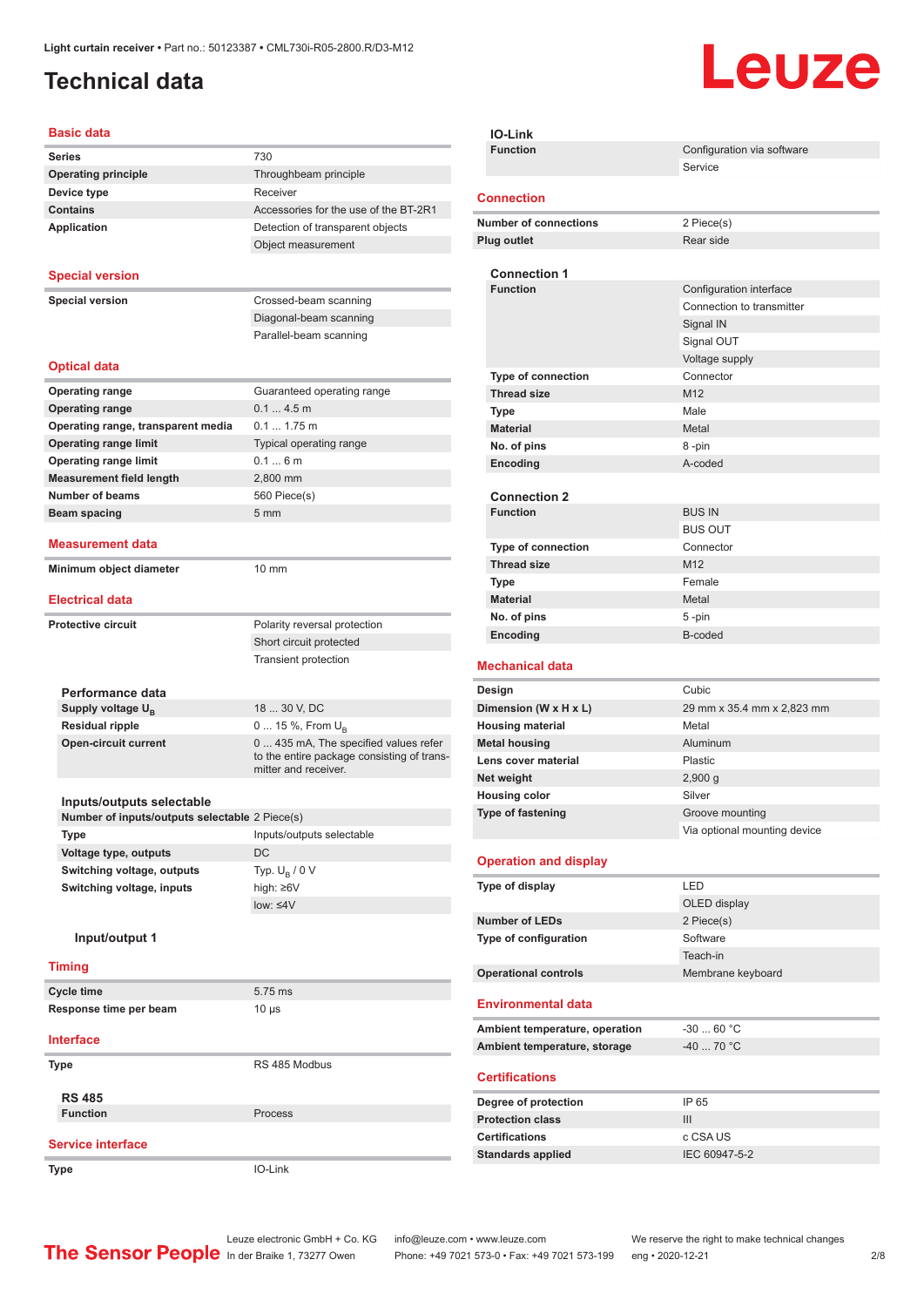### **Technical data**

| <b>Customs tariff number</b> | 90314990 |
|------------------------------|----------|
| eCl@ss 5.1.4                 | 27270910 |
| eCl@ss 8.0                   | 27270910 |
| eCl@ss 9.0                   | 27270910 |
| eCl@ss 10.0                  | 27270910 |
| eCl@ss 11.0                  | 27270910 |
| <b>ETIM 5.0</b>              | EC002549 |
| <b>ETIM 6.0</b>              | EC002549 |
| <b>ETIM 7.0</b>              | EC002549 |

#### Leuze electronic GmbH + Co. KG info@leuze.com • www.leuze.com We reserve the right to make technical changes ln der Braike 1, 73277 Owen Phone: +49 7021 573-0 • Fax: +49 7021 573-199 eng • 2020-12-21 3/8

Leuze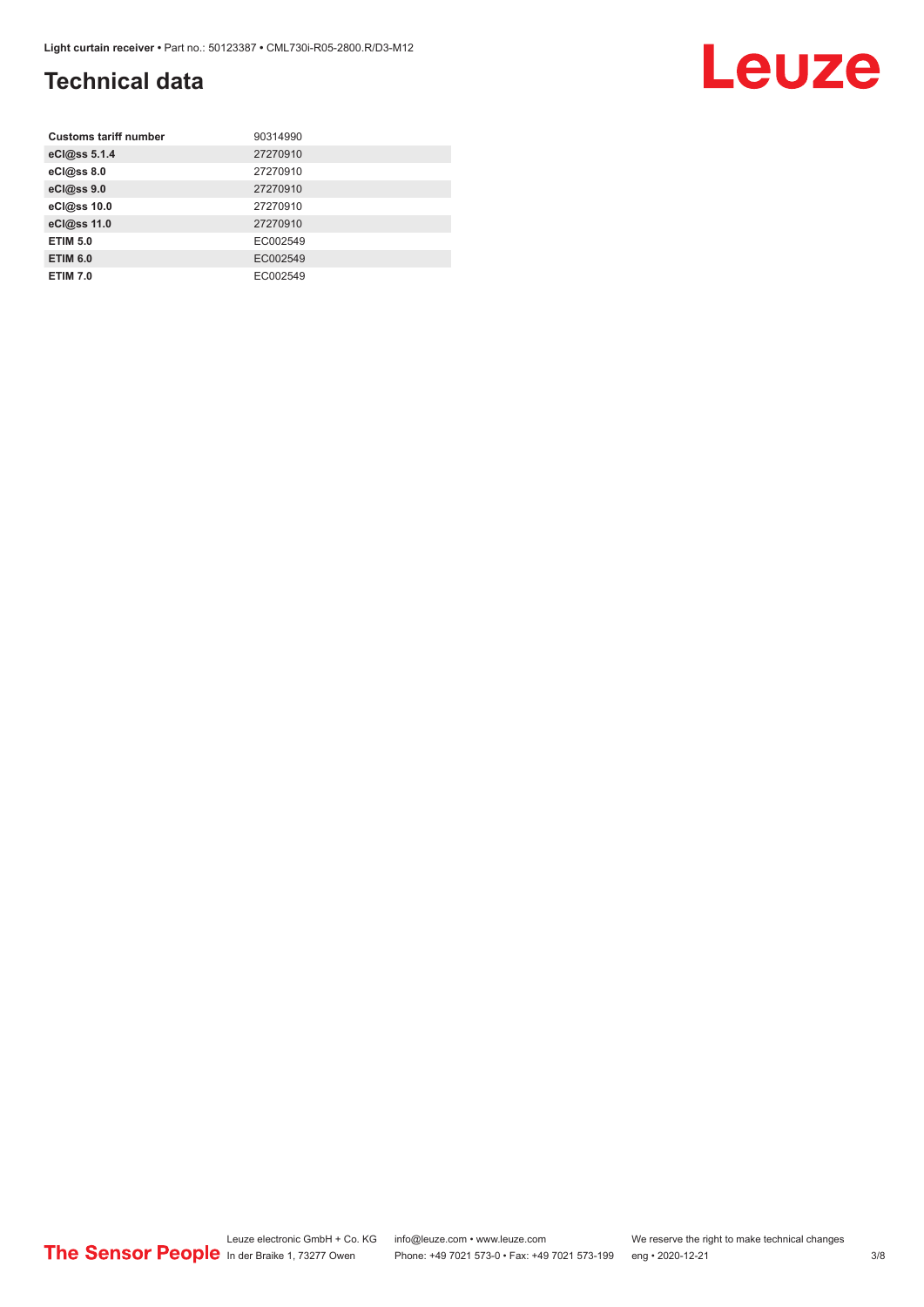#### <span id="page-3-0"></span>**Dimensioned drawings**

All dimensions in millimeters



A Beam spacing 5 mm

G Fastening groove

- B Measurement field length 2800 mm
- F M6 thread
- R Receiver
	- Y 2.5 mm

T Transmitter

**Leuze**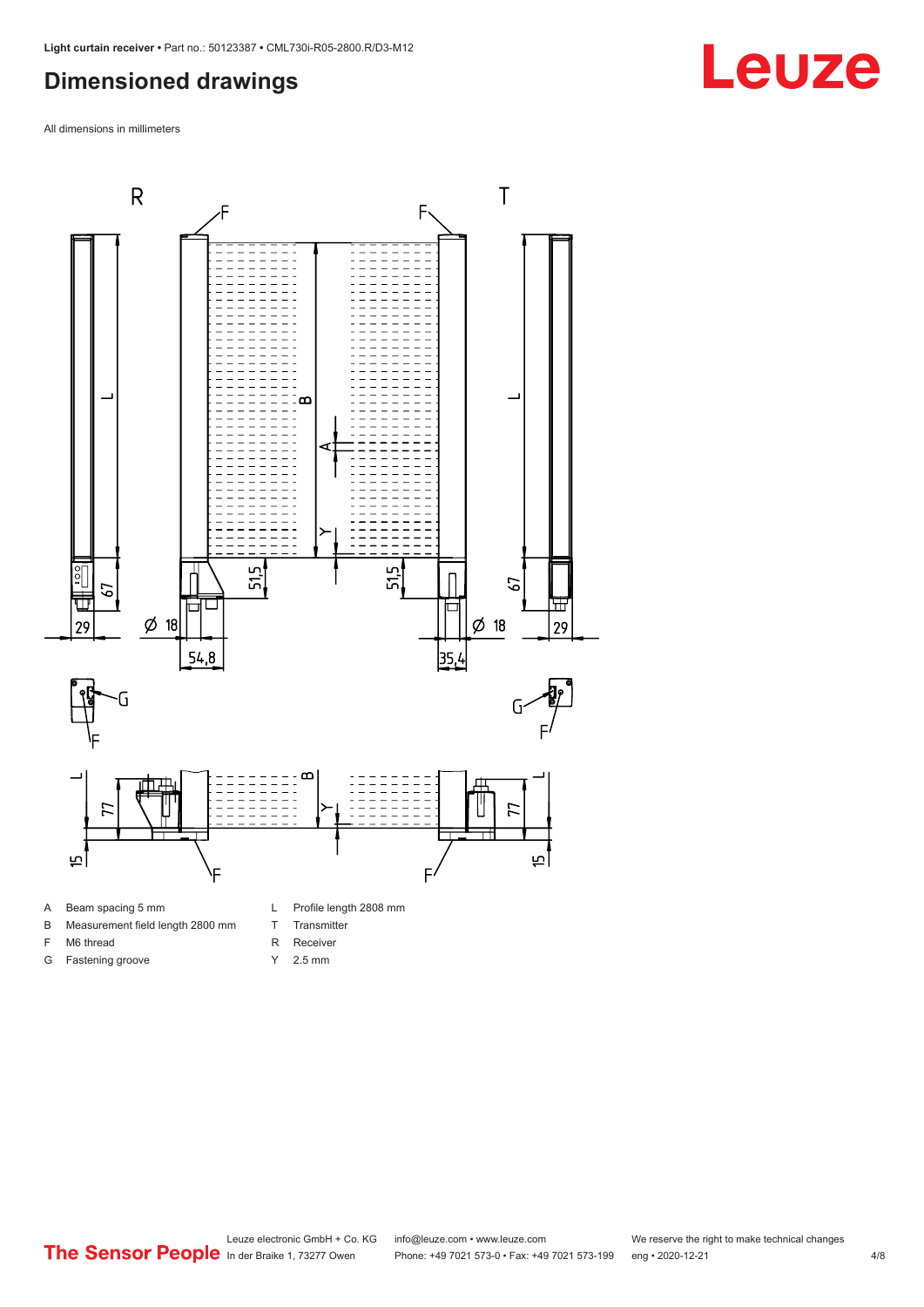#### <span id="page-4-0"></span>**Dimensioned drawings**





### **Electrical connection**

**Connection 1**

| <b>Function</b>           | Configuration interface   |
|---------------------------|---------------------------|
|                           | Connection to transmitter |
|                           | Signal IN                 |
|                           | Signal OUT                |
|                           | Voltage supply            |
| <b>Type of connection</b> | Connector                 |
| <b>Thread size</b>        | M12                       |
| <b>Type</b>               | Male                      |
| <b>Material</b>           | Metal                     |
| No. of pins               | 8-pin                     |
| Encoding                  | A-coded                   |

#### **Pin Pin assignment**

|                | $V +$            |  |  |
|----------------|------------------|--|--|
| $\overline{2}$ | I/O <sub>1</sub> |  |  |
| 3              | <b>GND</b>       |  |  |
| $\overline{4}$ | IO-Link          |  |  |
| 5              | I/O <sub>2</sub> |  |  |
| 6              | RS 485 Tx+       |  |  |
|                | RS 485 Tx+       |  |  |
| 8              | <b>FE/SHIELD</b> |  |  |
|                |                  |  |  |



#### **Connection 2**

| <b>Function</b>    | <b>BUS IN</b>  |
|--------------------|----------------|
|                    | <b>BUS OUT</b> |
| Type of connection | Connector      |
| <b>Thread size</b> | M12            |
| <b>Type</b>        | Female         |
| <b>Material</b>    | Metal          |
| No. of pins        | $5$ -pin       |
| Encoding           | B-coded        |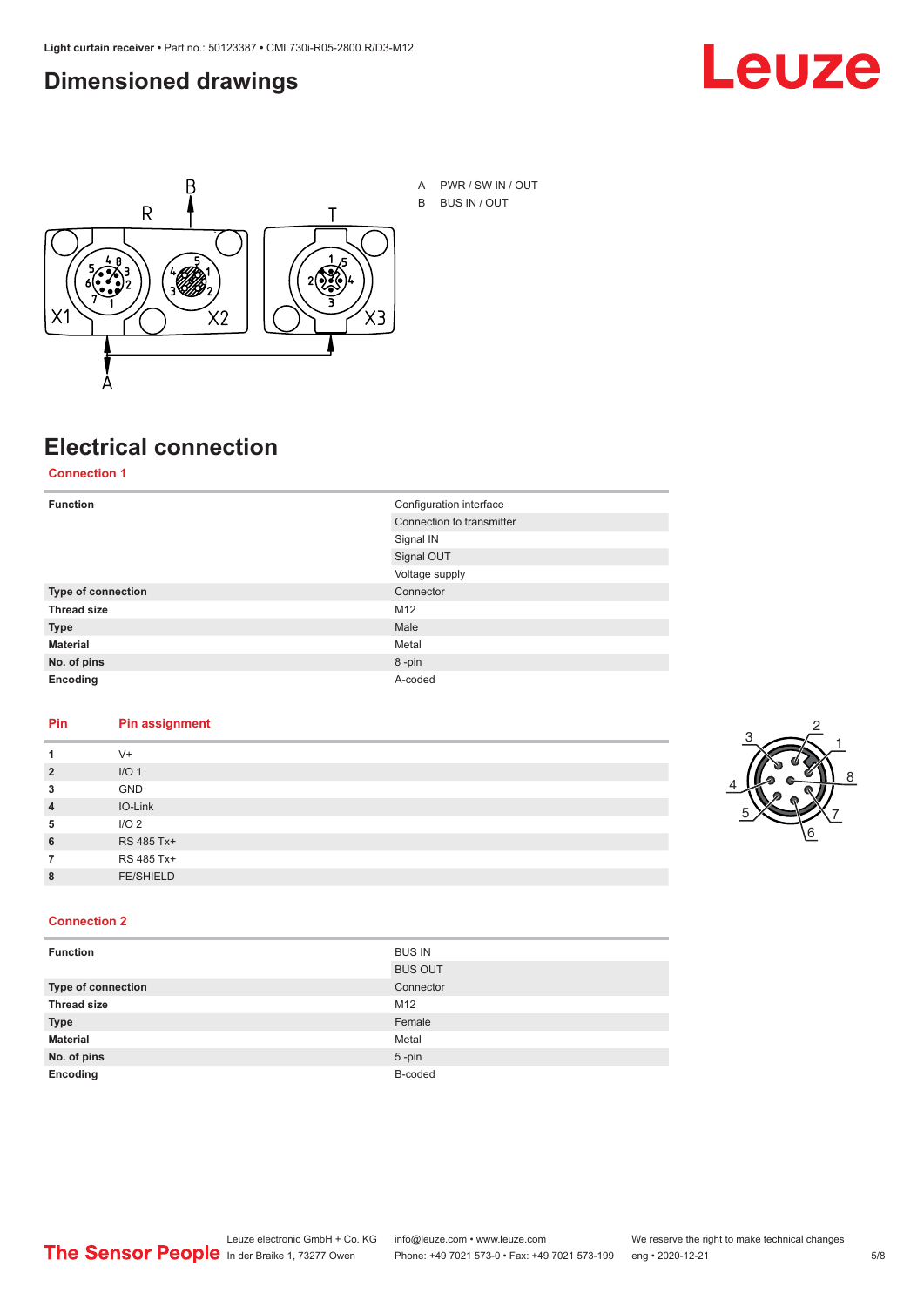### <span id="page-5-0"></span>**Electrical connection**

| Pin | Pin assignment   |  |
|-----|------------------|--|
|     | V+               |  |
| ∍   | Tx-              |  |
| 3   | PB GND           |  |
|     | Tx+              |  |
| 5   | <b>FE/SHIELD</b> |  |

### **Operation and display**

| <b>LED</b>     | <b>Display</b>           | <b>Meaning</b>                         |
|----------------|--------------------------|----------------------------------------|
|                | Green, continuous light  | Operational readiness                  |
|                | Green, flashing          | Teach / error                          |
| $\overline{2}$ | Yellow, continuous light | Light path free, with function reserve |
|                | Yellow, flashing         | No function reserve                    |
|                | Off                      | Object detected                        |

#### **Suitable transmitters**

| Part no. | <b>Designation</b>         | <b>Article</b>               | <b>Description</b>                                                        |
|----------|----------------------------|------------------------------|---------------------------------------------------------------------------|
| 50118946 | CML730i-T05-<br>2800.R-M12 | Light curtain<br>transmitter | Operating range: 0.1  4 m<br>Connection: Connector, M12, Rear side, 5-pin |

#### **Part number code**

Part designation: **CML7XXi-YZZ-AAAA.BCCCDDD-EEEFFF**

| <b>CML</b>  | <b>Operating principle</b><br>Measuring light curtain                                                                                     |
|-------------|-------------------------------------------------------------------------------------------------------------------------------------------|
| 7XXi        | <b>Series</b><br>720i: 720i series<br>730i: 730i series                                                                                   |
| Y           | Device type<br>T: transmitter<br>R: receiver                                                                                              |
| <b>ZZ</b>   | <b>Beam spacing</b><br>$05:5$ mm<br>10:10 mm<br>20:20 mm<br>40:40 mm                                                                      |
| <b>AAAA</b> | Measurement field length [mm], dependent on beam spacing                                                                                  |
| B           | Equipment<br>A: connector outlet, axial<br>R: rear connector outlet                                                                       |
| <b>CCC</b>  | Interface<br>L: IO-Link<br>/CN: CANopen<br>/PB: PROFIBUS<br>/PN: PROFINET<br>/CV: Analog current and voltage output<br>/D3: RS 485 Modbus |

**Leuze**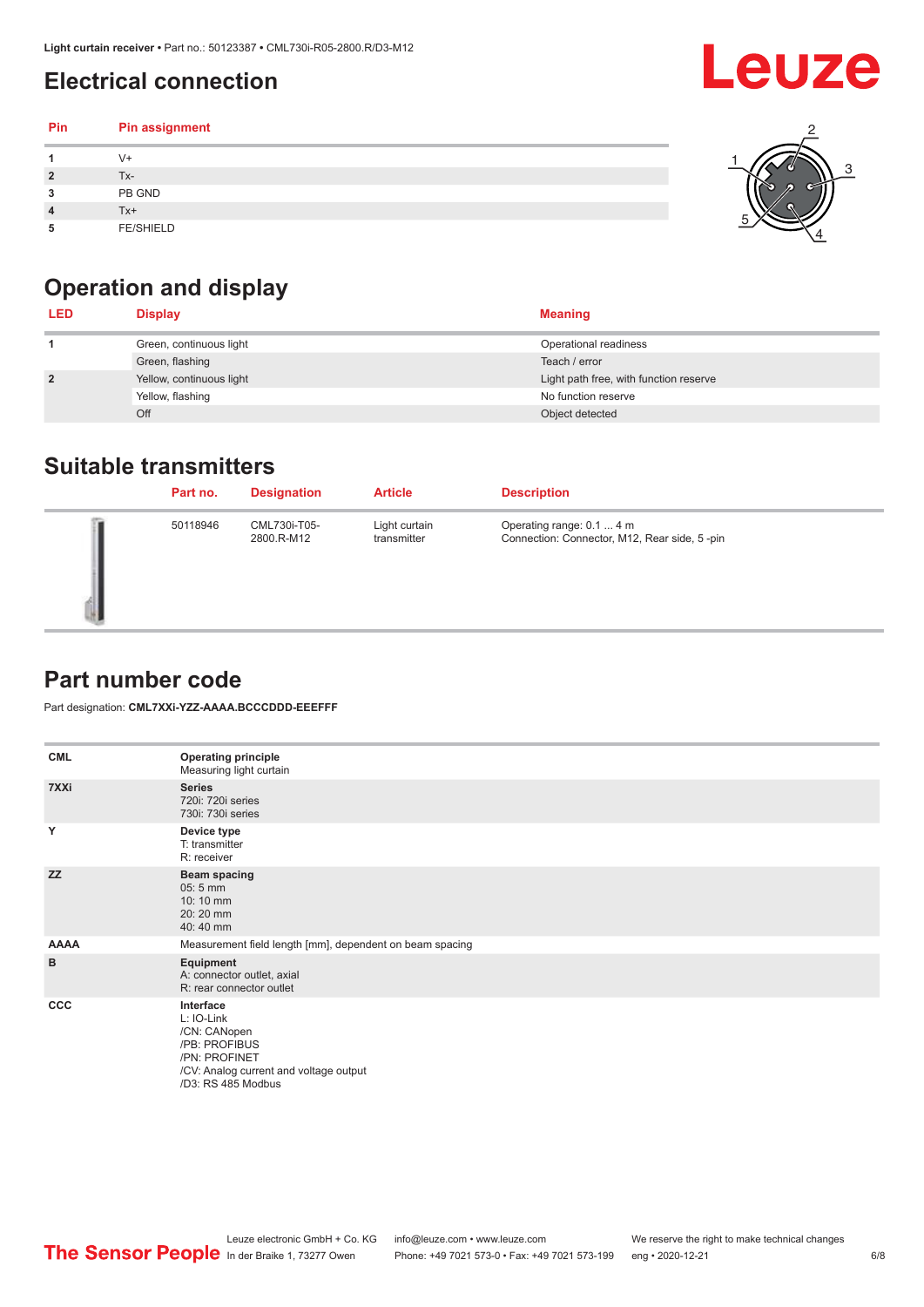#### <span id="page-6-0"></span>**Part number code**



| <b>DDD</b> | <b>Special equipment</b><br>-PS: Power Setting                                                  |
|------------|-------------------------------------------------------------------------------------------------|
| <b>EEE</b> | <b>Electrical connection</b><br>M12: M12 connector                                              |
| <b>FFF</b> | -EX: Explosion protection                                                                       |
|            |                                                                                                 |
|            | <b>Note</b>                                                                                     |
|            | $\&$ A list with all available device types can be found on the Leuze website at www.leuze.com. |

#### **Notes**

| Observe intended use!                                                                                                                                                                                                            |
|----------------------------------------------------------------------------------------------------------------------------------------------------------------------------------------------------------------------------------|
| $\%$ This product is not a safety sensor and is not intended as personnel protection.<br>$\%$ The product may only be put into operation by competent persons.<br>$\%$ Only use the product in accordance with its intended use. |
|                                                                                                                                                                                                                                  |



#### **For UL applications:**

ª For UL applications, use is only permitted in Class 2 circuits in accordance with the NEC (National Electric Code). ª These proximity switches shall be used with UL Listed Cable assemblies rated 30V, 0.5A min, in the field installation, or equivalent (categories: CYJV/ CYJV7 or PVVA/PVVA7)

#### **Accessories**

### Connection technology - Connection cables

|        | Part no. | <b>Designation</b>     | <b>Article</b>   | <b>Description</b>                                                                                                                                         |
|--------|----------|------------------------|------------------|------------------------------------------------------------------------------------------------------------------------------------------------------------|
| 2<br>W | 50132079 | KD U-M12-5A-V1-<br>050 | Connection cable | Connection 1: Connector, M12, Axial, Female, A-coded, 5-pin<br>Connection 2: Open end<br>Shielded: No<br>Cable length: 5,000 mm<br>Sheathing material: PVC |

#### Connection technology - Y distribution cables

|        |         | Part no. | <b>Designation</b>          | <b>Article</b>        | <b>Description</b>                                                                                                                                                                                                                                                                                  |
|--------|---------|----------|-----------------------------|-----------------------|-----------------------------------------------------------------------------------------------------------------------------------------------------------------------------------------------------------------------------------------------------------------------------------------------------|
| ø<br>٣ | œ<br>w. | 50118183 | K-Y1 M12A-5m-<br>M12A-S-PUR | Interconnection cable | Connection 1: Connector, M12, Axial, Female, A-coded, 5-pin<br>Connection 2: Connector, M12, Axial, Male, A-coded, 5-pin<br>Connection 3: Connector, M12, Axial, Female, A-coded, 8-pin<br>Shielded: Yes<br>Cable length fork 1: 5,000 mm<br>Cable length fork 2: 150 mm<br>Sheathing material: PUR |